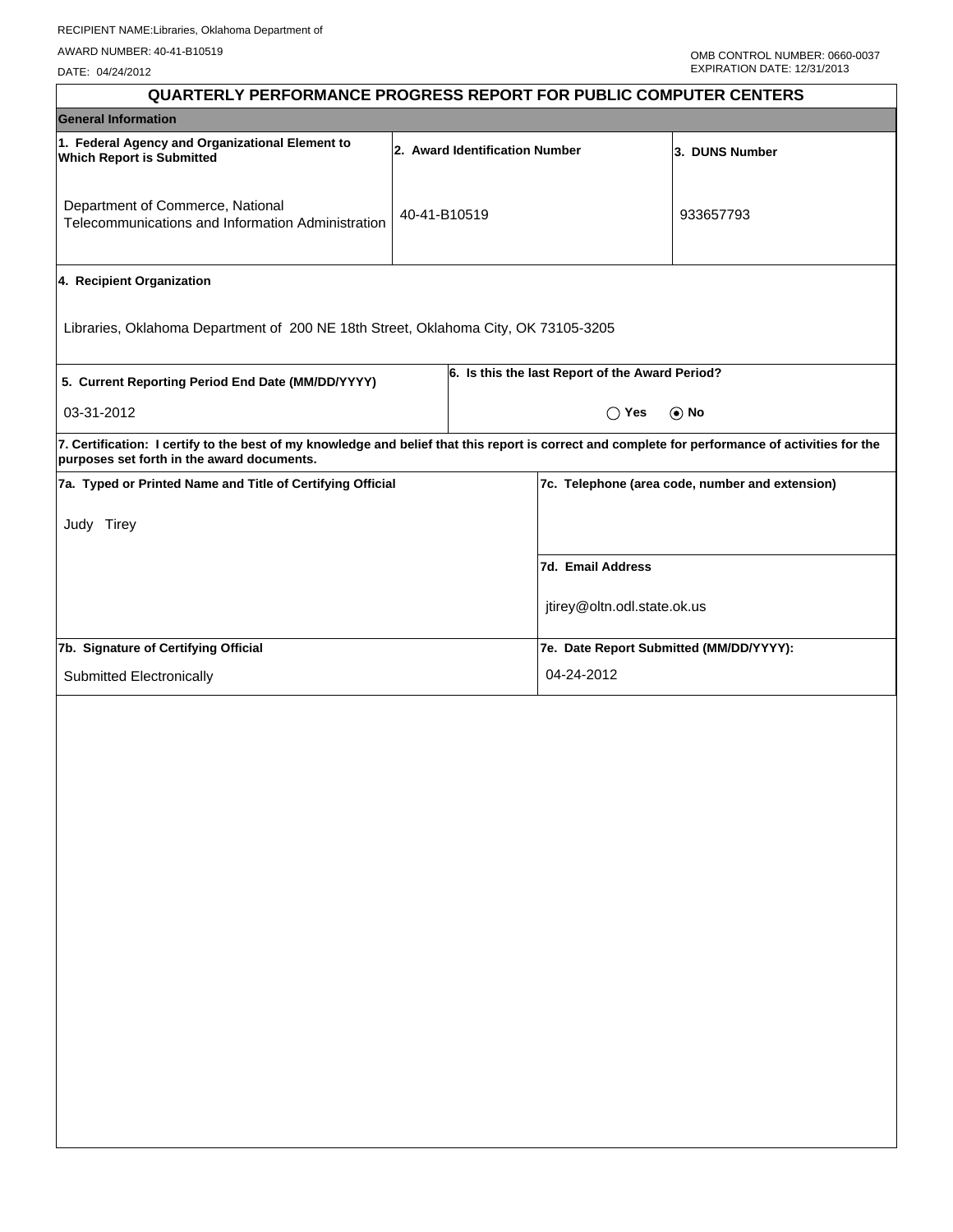DATE: 04/24/2012

**Project Indicators (This Quarter)**

### **1. Please describe significant project accomplishments completed during this quarter (600 words or less).**

Twelve libraries' patrons are now enjoying increased internet speed of 4.5 to 100 mbs. on 255 library computers. The Ardmore Public Library, the Donald W. Reynolds Library in Durant, the Shawnee Public Library and the Chickasaw Regional Library System headquarters in Ardmore, Oklahoma have all received increased broadband speed to 100 mbs.

As more customers visit the libraries to use the computers, librarians receive more requests for assistance. Librarians in Bartlesville and Duncan, Oklahoma assisted approximately 2,577 and 165 individuals respectively locate information in the following categories: Computer use; Basic internet; Software programs; Health information; Database use and Continuing education. The librarian in Walters, a small town in Oklahoma, assisted two individuals find information for GED, five locate health information and four with continuing education.

The Shawnee Public Library hosted an open house for their new Okconnect computer lab housing ten computers. Use of the lab has begun with classes in "Introduction to Computers," "Introduction to the Internet," and "Getting Started with Email."

Computer training classes have increased in many of the Okconnect libraries "Start Here with Windows 7" and "Stay Safe with Windows 7" classes were offered with 60 and 54 participants respectively in Bartlesville. Another class, "Picking the Right PC" was attended by 32 participants. The Haynie Public Library in Prague, Oklahoma provided GED, health, and continuing education information to 27 customers and hosted two computer classes: "Getting Started Basics," and "Computer Use."

The Okconnect staff worked with Kellogg & Sovereign, an Erate consulting company, to submit the 2012 Erate application. Many items requested for funding were repeats from the 2011 application, as those funds have not yet been awarded. The late date for awarding 2011 funding is another situation beyond local control that has caused a delay in full grant implementation. Oklahoma librarians and the Okconnect staff are anxiously awaiting the award of these funds in order to facilitate project completion.

**2. Please provide the percent complete for the following key milestones in your project. Write "0" in the Percent Complete column and "N/ A" in the Narrative column if your project does not include this activity. If you provided additional milestones in your baseline report, please insert them at the bottom of the table. Figures should be reported cumulatively from award inception to the end of the most recent reporting quarter. Please provide a narrative description if the percent complete is different from the target provided in your baseline plan (300 words or less).**

|      | <b>Milestone</b>                         | <b>Percent</b><br>Complete | Narrative (describe your reasons for any variance from the baseline<br>plan or any other relevant information)                                                                         |
|------|------------------------------------------|----------------------------|----------------------------------------------------------------------------------------------------------------------------------------------------------------------------------------|
|      | 2.a. Overall Project                     | 46                         | 2011 Erate still has not been awarded and this continues to<br>affect the Okconnect project. This has delayed the purchase of<br>most videoconferencing equipment, servers and blades. |
|      | 2.b. Equipment / Supply Purchases        |                            | Progress reported in Question 4 below                                                                                                                                                  |
|      | 2.c. Public Computer Centers Established |                            | Progress reported in Question 4 below                                                                                                                                                  |
|      | 2.d. Public Computer Centers Improved    |                            | Progress reported in Question 4 below                                                                                                                                                  |
|      | 2.e. New Workstations Installed          |                            | Progress reported in Question 4 below                                                                                                                                                  |
| 2.f. | <b>Existing Workstations Upgraded</b>    |                            | Progress reported in Question 4 below                                                                                                                                                  |
|      | 2.g. Outreach Activities                 |                            | Progress reported in Question 4 below                                                                                                                                                  |
|      | 2.h. Training Programs                   |                            | Progress reported in Question 4 below                                                                                                                                                  |
| 2.i. | Other (please specify):                  |                            | Progress reported in Question 4 below                                                                                                                                                  |

**3. Please describe any challenges or issues faced during this past quarter in achieving planned progress against the project milestones listed above. In particular, please identify any areas or issues where technical assistance from the BTOP program may be useful (600 words or less).**

Achieving increased broadband speeds for the libraries has been a much slower process than anticipated. Vendors continued to contact libraries and install routers, switches, firewalls and broadband upgrades. However, large telecom companies move at their own schedule and this has caused many delays and frustration.

The Okconnect staff and local librarians worked with Kellogg & Sovereign, an Erate consulting company, to submit the 2012 Erate application. Many items requested for funding were repeats from the 2011 application, as those funds have not yet been awarded. The late date for awarding 2011 funding is another situation beyond local control that has caused a delay in full grant implementation. Oklahoma librarians and the Okconnect staff are anxiously awaiting the award of these funds in order to facilitate project completion.

**4. Please provide actual total numbers to date or typical averages for the following key indicators, as specified in the question. Write "0" in the Total column and "N/A" in the Narrative column if your project does not include this activity. Unless otherwise indicated below, figures should be reported cumulatively from award inception to the end of the most recent reporting quarter. Please provide a narrative**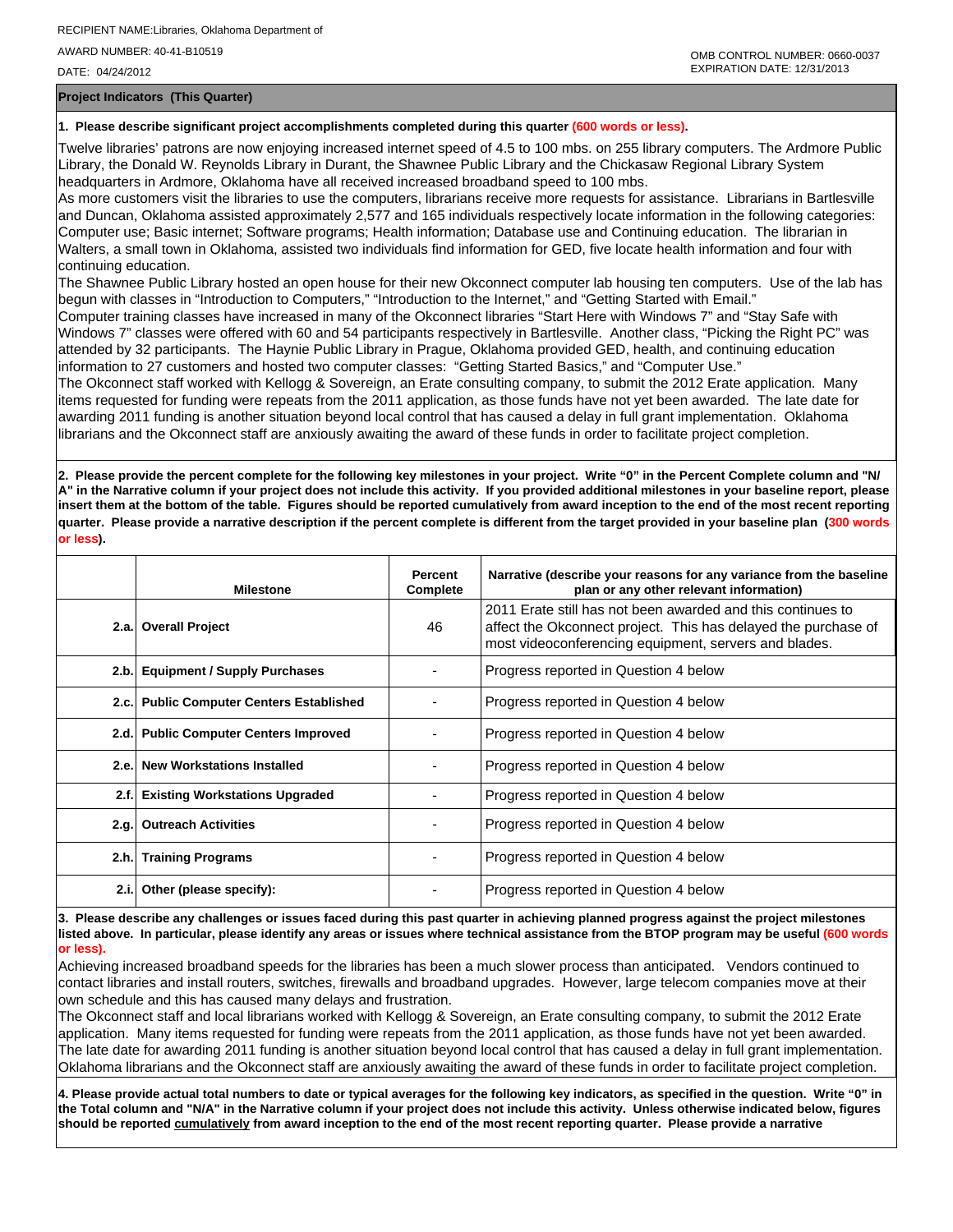## RECIPIENT NAME:Libraries, Oklahoma Department of

AWARD NUMBER: 40-41-B10519 DATE: 04/24/2012

# **explanation if the total is different from the target provided in your baseline plan (300 words or less).**

|                                   | Indicator                                                                                                             |                                       | <b>Total</b>   | Narrative (describe your reasons for any variance from the baseline<br>plan or any other relevant information)                                                                                                                                                                                  |                                         |  |  |  |
|-----------------------------------|-----------------------------------------------------------------------------------------------------------------------|---------------------------------------|----------------|-------------------------------------------------------------------------------------------------------------------------------------------------------------------------------------------------------------------------------------------------------------------------------------------------|-----------------------------------------|--|--|--|
| 4.a.                              | New workstations installed and available<br>to the public                                                             |                                       | 210            | The three libraries which were constructing a new computer lab<br>have not had the computers available until labs were completed.                                                                                                                                                               |                                         |  |  |  |
|                                   | 4.b. Average users per week (NOT cumulative)                                                                          |                                       | 18,542         | <b>NA</b>                                                                                                                                                                                                                                                                                       |                                         |  |  |  |
| 4.c.                              | Number of PCCs with upgraded broadband<br>connectivity                                                                |                                       | 351            | Hardware has been installed in the libraries in preparation of<br>increased broadband speed. However, Onenet, who leases lines<br>from AT&T was awarded many of the Erate broadband connec-<br>tions. Communication is only through Onenet and they too are at<br>the mercy of AT&T's schedule. |                                         |  |  |  |
| 4.d.                              | Number of PCCs with new broadband<br>wireless connectivity                                                            |                                       | $\Omega$       | <b>NA</b>                                                                                                                                                                                                                                                                                       |                                         |  |  |  |
|                                   | Number of additional hours per week<br>4.e. existing and new PCCs are open to the<br>public as a result of BTOP funds |                                       | 0              | No librarians were hired to staff additional hours.                                                                                                                                                                                                                                             |                                         |  |  |  |
|                                   |                                                                                                                       |                                       |                | 5. Training Programs. In the chart below, please describe the training programs provided at each of your BTOP-funded PCCs.                                                                                                                                                                      |                                         |  |  |  |
|                                   | Name of Training Program                                                                                              | Length of Program (per hour<br>basis) |                | <b>Number of Participants per</b><br>Program                                                                                                                                                                                                                                                    | Number of Training Hours per<br>Program |  |  |  |
|                                   | Start here with Windows                                                                                               | 2                                     |                | 30                                                                                                                                                                                                                                                                                              | 60                                      |  |  |  |
|                                   | Stay safe with Windows                                                                                                | $\overline{2}$                        |                | 24                                                                                                                                                                                                                                                                                              | 48                                      |  |  |  |
| Pick the right PC                 |                                                                                                                       | $\overline{c}$                        |                | 16                                                                                                                                                                                                                                                                                              | 32                                      |  |  |  |
| Chat with instant messaging       |                                                                                                                       | 2                                     |                | 10                                                                                                                                                                                                                                                                                              | 20                                      |  |  |  |
| Basic computing                   |                                                                                                                       | 1                                     |                | 1                                                                                                                                                                                                                                                                                               | 1                                       |  |  |  |
| Internet basics<br>1              |                                                                                                                       |                                       |                | $\overline{2}$                                                                                                                                                                                                                                                                                  | $\overline{2}$                          |  |  |  |
| All about photos<br>1             |                                                                                                                       |                                       | 4              | 4                                                                                                                                                                                                                                                                                               |                                         |  |  |  |
| Excel for beginners<br>1          |                                                                                                                       |                                       | 3              | 3                                                                                                                                                                                                                                                                                               |                                         |  |  |  |
| Basic computing                   |                                                                                                                       | 2                                     |                | 5                                                                                                                                                                                                                                                                                               | 10                                      |  |  |  |
| Internet basics                   |                                                                                                                       | 2                                     |                | 4                                                                                                                                                                                                                                                                                               | 8                                       |  |  |  |
| Basic computers                   |                                                                                                                       | $\overline{2}$                        |                | 3                                                                                                                                                                                                                                                                                               | 6                                       |  |  |  |
| Internet                          |                                                                                                                       | $\overline{2}$                        |                | 4                                                                                                                                                                                                                                                                                               | 8                                       |  |  |  |
| Typing tutor                      |                                                                                                                       | $\overline{2}$                        |                | $\overline{c}$                                                                                                                                                                                                                                                                                  | $\overline{4}$                          |  |  |  |
| Facebook                          |                                                                                                                       | 3                                     |                | 3                                                                                                                                                                                                                                                                                               | 9                                       |  |  |  |
| Windows 7<br>3                    |                                                                                                                       |                                       | $\overline{c}$ | 6                                                                                                                                                                                                                                                                                               |                                         |  |  |  |
| $\overline{2}$<br>Word processing |                                                                                                                       |                                       | 4              | 8                                                                                                                                                                                                                                                                                               |                                         |  |  |  |
| Genealogy online                  |                                                                                                                       | 3                                     |                | 4                                                                                                                                                                                                                                                                                               | 12                                      |  |  |  |
| 12<br>Beginning computer          |                                                                                                                       |                                       | 24             | 288                                                                                                                                                                                                                                                                                             |                                         |  |  |  |
| Computer class                    |                                                                                                                       | $\overline{c}$                        |                | 10                                                                                                                                                                                                                                                                                              | 20                                      |  |  |  |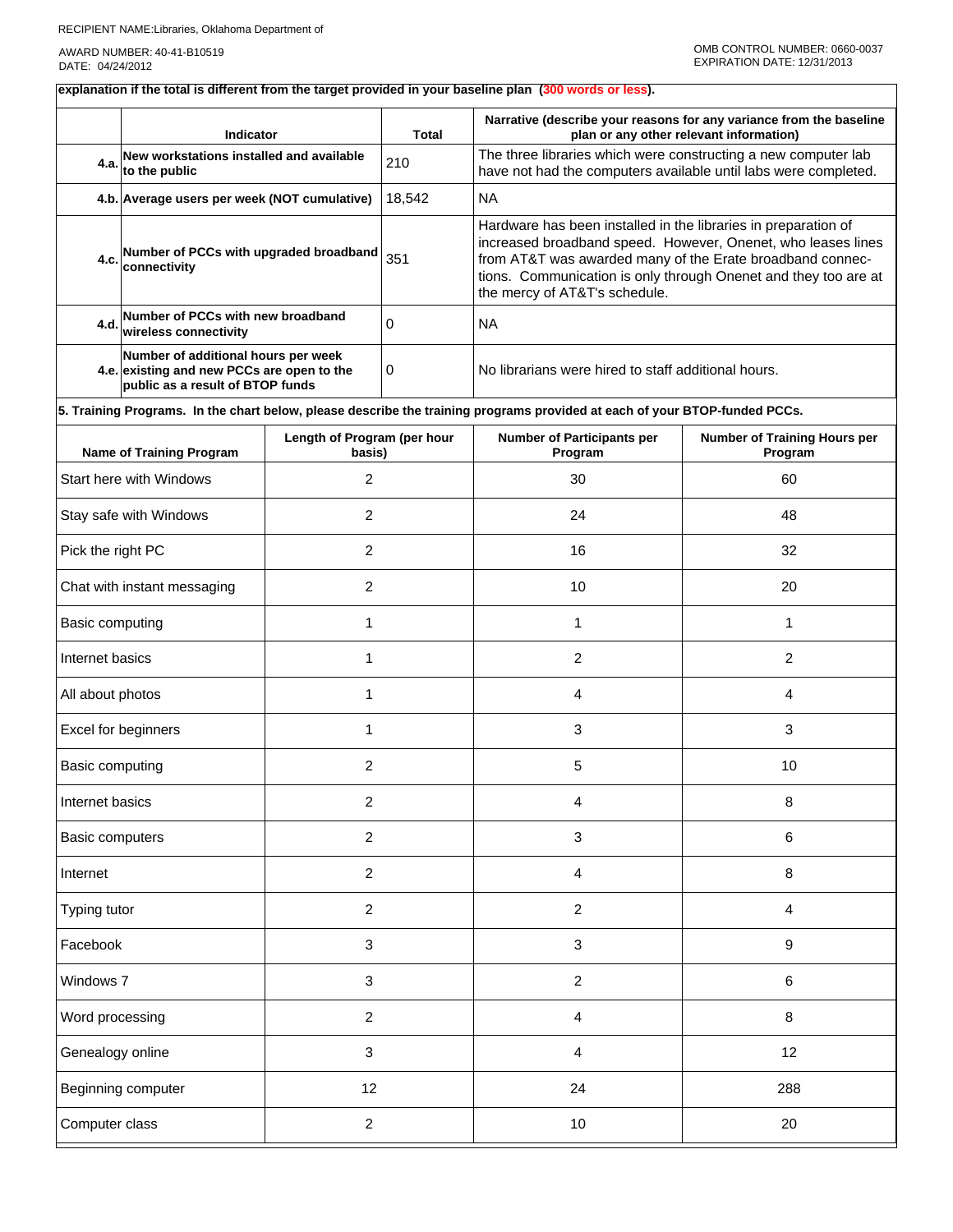RECIPIENT NAME:Libraries, Oklahoma Department of

AWARD NUMBER: 40-41-B10519 DATE: 04/24/2012

| Basics, getting started          | 2 | 14             | 28 |
|----------------------------------|---|----------------|----|
| <b>Basic internet</b>            | 2 | 5              | 10 |
| Online genealogy                 | 2 | 11             | 22 |
| Basic mouse skills               | 2 | 4              | 8  |
| Media training - OMPA            | 4 | $\overline{2}$ | 8  |
| Emergency management -<br>webEOC | 3 | 10             | 30 |
| Introduction to computers        | 4 | 5              | 20 |
| Introduction to the internet     | 4 | 5              | 20 |
| Getting started with email       | 4 | 6              | 24 |
|                                  |   |                |    |

Add Training Program Remove Training Program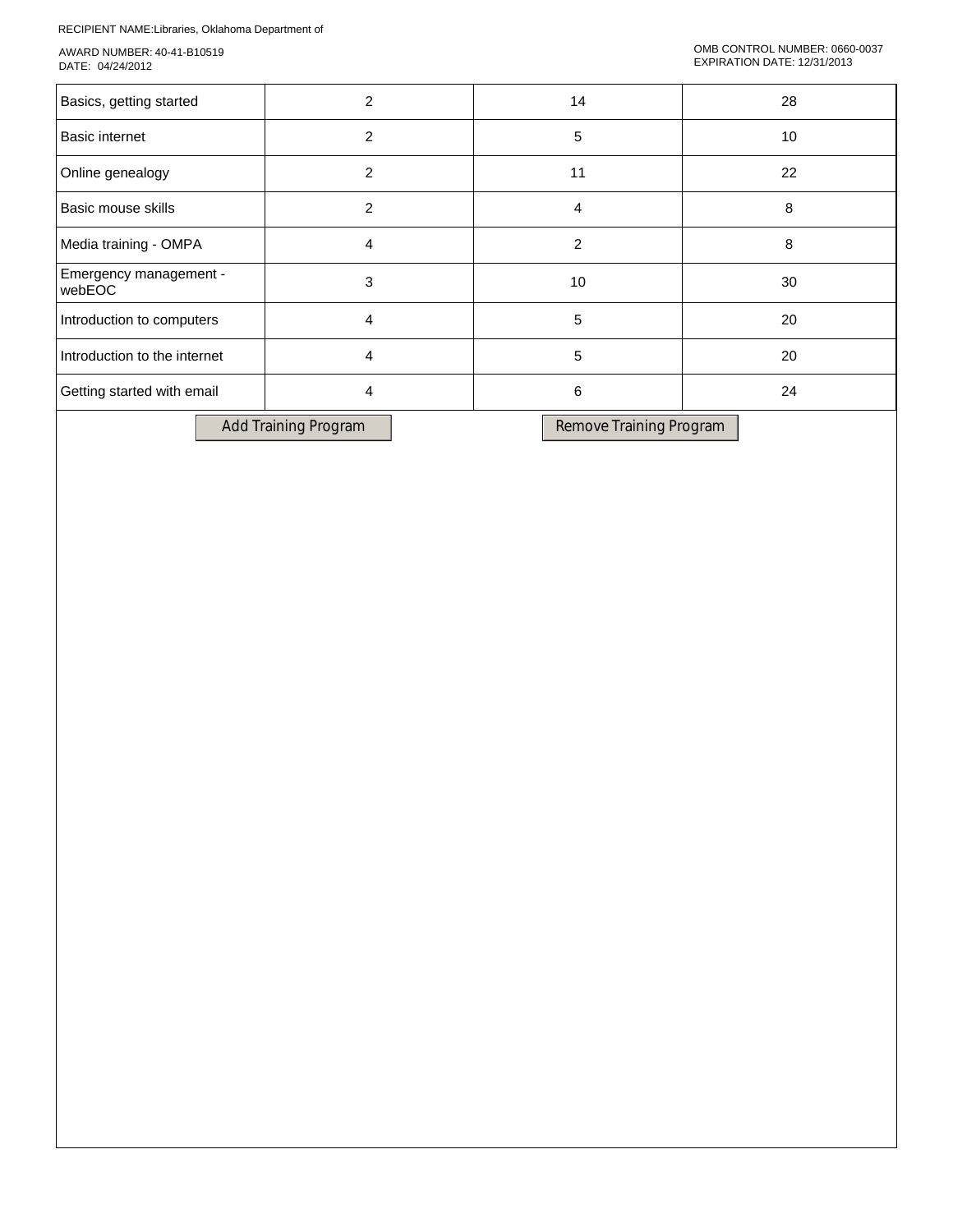AWARD NUMBER: 40-41-B10519 DATE: 04/24/2012

**Project Indicators (Next Quarter)**

**1. Please describe significant project accomplishments planned for completion during the next quarter (600 words or less).**

Okconnect staff anticipates that 2011 Erate will be awarded which will allow many project milestones to be completed. The remaining videoconference units will be purchased, as well as the server and blade which will be placed at Onenet. SKC will install these units in the remaining libraries. The Oklahoma Department of Libraries has approved \$610,000 of 2011-2012 Library Services and Technology Funding to begin the Okconnect grant website, purchase additional videoconferencing units and hire a marketing firm to begin advertising the project.

Staff is hopeful that the teleco will have completed the increased broadband connections at all of the Okconnect participating libraries. At that point videoconferencing will be active at all Okconnect libraries.

**2. Please provide the percent complete anticipated for the following key milestones in your project as of the end of the next quarter. Write "0" in the second column if your project does not include this activity. Figures should be reported cumulatively from award inception to the end of the next reporting quarter. Please provide a narrative description if the planned percent complete is different from the target provided in your baseline plan (300 words or less).**

|      | <b>Milestone</b>                         | <b>Planned</b><br><b>Percent</b><br>Complete | Narrative (describe reasons for any variance from baseline plan<br>or any relevant information)          |
|------|------------------------------------------|----------------------------------------------|----------------------------------------------------------------------------------------------------------|
|      | 2.a. Overall Project                     | 66                                           | Waiting on teleco to install increased broadband in remaining<br>libraries and 2011 award of Erate funds |
|      | 2.b. Equipment / Supply Purchases        |                                              | Milestone Data Not Required                                                                              |
|      | 2.c. Public Computer Centers Established |                                              | Milestone Data Not Required                                                                              |
|      | 2.d. Public Computer Centers Improved    |                                              | Milestone Data Not Required                                                                              |
| 2.e. | <b>New Workstations Installed</b>        |                                              | Milestone Data Not Required                                                                              |
| 2.f. | <b>Existing Workstations Upgraded</b>    |                                              | Milestone Data Not Required                                                                              |
|      | 2.g. Outreach Activities                 |                                              | Milestone Data Not Required                                                                              |
|      | 2.h. Training Programs                   |                                              | Milestone Data Not Required                                                                              |
| 2.i. | Other (please specify):                  |                                              | Milestone Data Not Required                                                                              |

**3. Please describe any challenges or issues anticipated during the next quarter that may impact planned progress against the project milestones listed above. In particular, please identify any areas or issues where technical assistance from the BTOP program may be useful (600 words or less).**

The 2012 Erate application has been submitted. Many items requested for funding were repeats from the 2011 application, as those funds have not yet been awarded. The late date for awarding 2011 funding is another situation beyond local control that has caused a delay in full grant implementation. Oklahoma librarians and the Okconnect staff are anxiously awaiting the awarding of these funds in order to facilitate project completion.

The Okconnect budget relies upon the Erate funding to purchase many of the remaining equipment and services. Even when the awards are issued, purchase approval will have to be obtained from the Oklahoma Office of State Finance (OSF) thereby lengthening the timeline even greater.

Another issue involves the slow timeline for AT&T to install the increased broadband and/or trenching at many of the libraries. In some instances, the increase in computers has adversely affected the internet speed for the customers and videoconferencing can not begin until broadband speeds are increased. The Okconnect staff nor library directors have a definitive timeline for these installations.